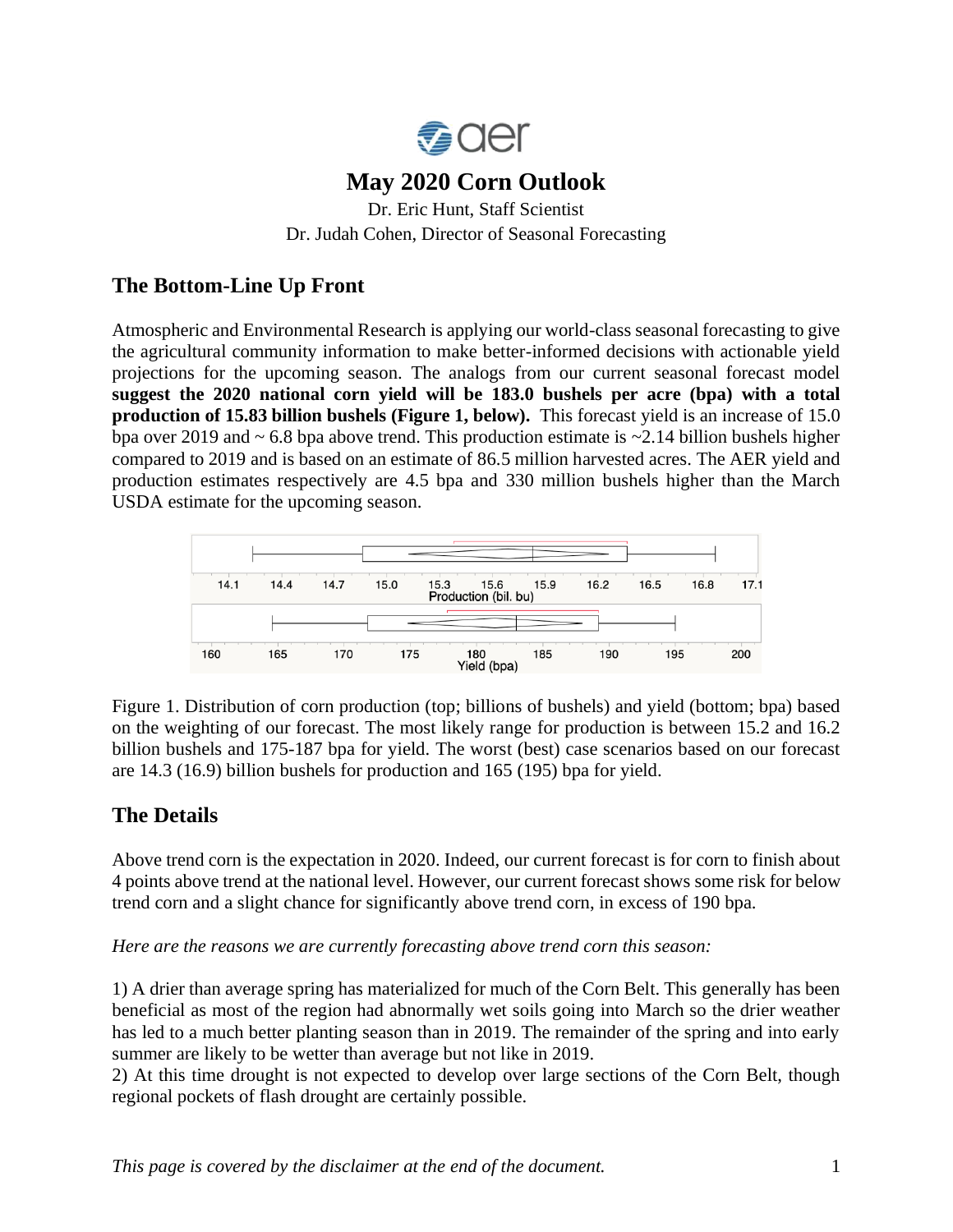3) The analogs suggest a possibility of a cooler than average July, which would increase the probability of not just above trend corn, but corn possibly exceeding 185 bpa. A prolonged period of excessive heat is a lower risk at this time.

#### *Here are a few reasons why 2020 could end up being below trend for corn:*

1) A Corn Belt wide drought coupled with a prolonged heat wave is unlikely. But some places in the western section of the Corn Belt have been abnormally dry this spring and this area does need to be watched for drought development. If a drought does develop in Nebraska and western Iowa and spreads into other sections of the Corn Belt before tasseling, below trend corn becomes much more likely.

2) If the next month ends up being much wetter than expected across the central and eastern Corn Belt, a dry spell later in the season will be detrimental to higher yields.

3) Prolonged stretches of warm minimum temperatures are a non-zero risk later in the summer, which could accelerate the reproductive stage and lower yield potential.

#### **Corn Yield Risk for Crop Reporting Districts:**

Above trend corn is likely and over half of the districts in the Corn Belt are currently considered a marginal (i.e., low) risk. This includes nine of the top fifteen most productive districts for corn (Figure 2). There is a slightly higher risk for below trend corn across Nebraska, the Dakotas, and western Minnesota, western Illinois, and parts of the eastern Corn Belt. There is an enhanced risk across southern Indiana, though above trend corn is not out of a question there.

We have broken the map into four risk categories for below trend corn this upcoming season for each district:

**Marginal (M, white):** A relatively low (but not zero) risk of below-trend corn. This does not necessarily equate to an increased probability for significantly above trend corn though. Approximate below trend chance: 1 in 10.

**Slightly elevated (S, yellow):** The analogs suggest a slightly elevated but less than 50 percent chance for below trend corn. Approximate below trend chance: 3 in 10.

**Enhanced (E, orange)**: Below trend corn is likely though isolated pockets of above trend corn are possible. Approximate below trend chance: 6 in 10.

**High (H, red):** There is a high risk for below trend corn and some risk for significantly below trend corn according to the analogs. Approximate below trend chance: 8 in 10.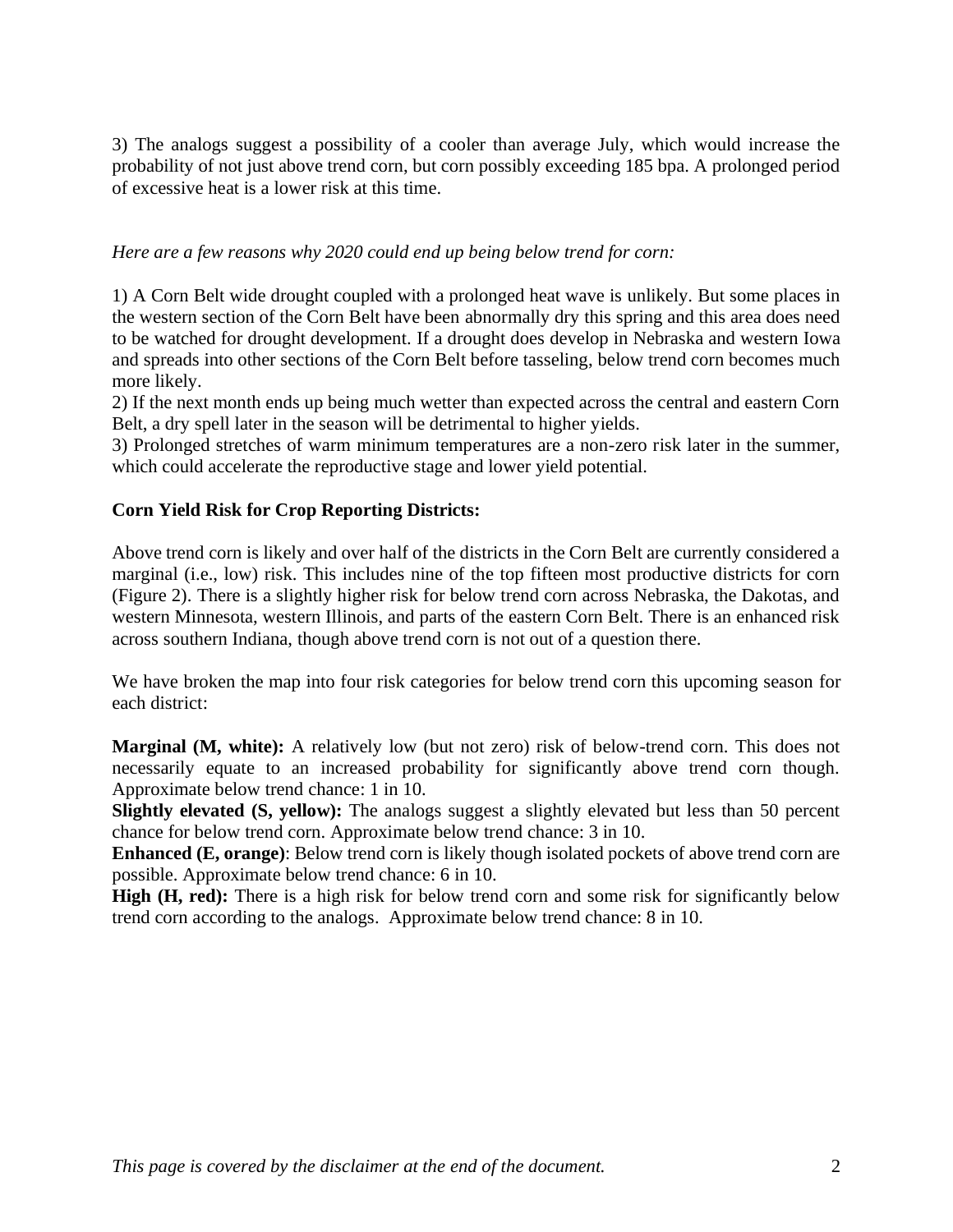

Figure 2. Categorical projections of below trend corn yield risk for the 60 crop reporting districts in the U.S. Corn Belt. M- Marginal risk (white); S- Slightly elevated risk (yellow); E- Enhanced risk (orange); H- High risk+ (red). The districts with asterisks were in the top quartile for corn production over a twenty-year period spanning 1999-2018 as shown in Hunt et al. (2020).

### **The Methods**

Our corn forecast is based on a proprietary weighting scheme using analog years and conditions so far this spring. For this season, the analog years are 1994, 2000, 2011 and 2019. The analog years from the AER seasonal forecast are based on a number of factors, including phase of ENSO, predominant phase of the Arctic Oscillation and strength of the polar vortex. Corn yield forecasts later in the season will incorporate season to date conditions, the AER forecast for the remainder of the season, historic yield, production, and acreage data from NASS, and a proprietary parametric model. General details on the AER seasonal forecast can be found on our website. For more specific questions, please contact Eric Hunt at [ehunt@aer.com.](mailto:ehunt@aer.com)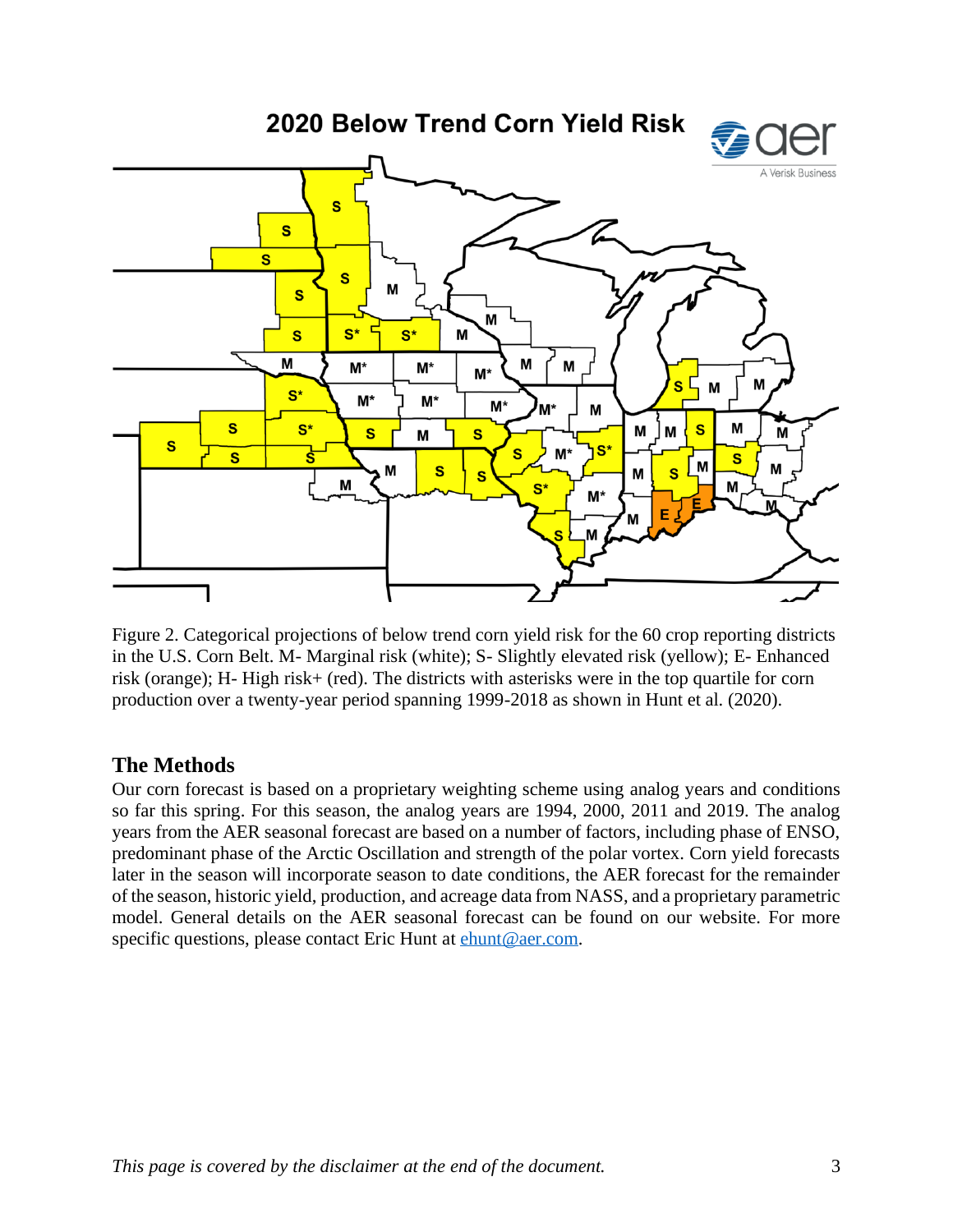### **2019 Corn Forecast Verification:**

**Where we were right:** We were within 0.1 bpa of the observed national yield with our August 1st forecast of 167.9 bpa (168.0 observed). Figure 3 shows we also correctly projected 38 out of 60 districts (63%) in the Corn Belt. We correctly forecast below trend yields for most districts in Illinois, Indiana, and across southern Minnesota. We correctly forecast above trend yield on rainfed corn in Nebraska (irrigated was below trend as expected) and in North Dakota.

**Where we were wrong:** The expectation for a favorable end to the season in eastern South Dakota and across central Minnesota certainly did not materialize. Yields in the eastern Corn Belt exceeded expectations and a few districts even ended up with above trend corn. The early season excessive precipitation across parts of Kansas, Missouri, and Iowa also did lead to below trend corn as expected.



Figure 3. The projected vs. observed trend for 2019 corn yields. The letters in the individual districts correspond to the *observed* trend. The colors are determined as follows:

**White:** Correct Projection (38/60) **Light Blue:** Forecast near-trend, above observed (4/60) **Blue**: Forecast below trend, above trend observed (12/60) **Red:** Forecast above trend, below trend observed (6/60